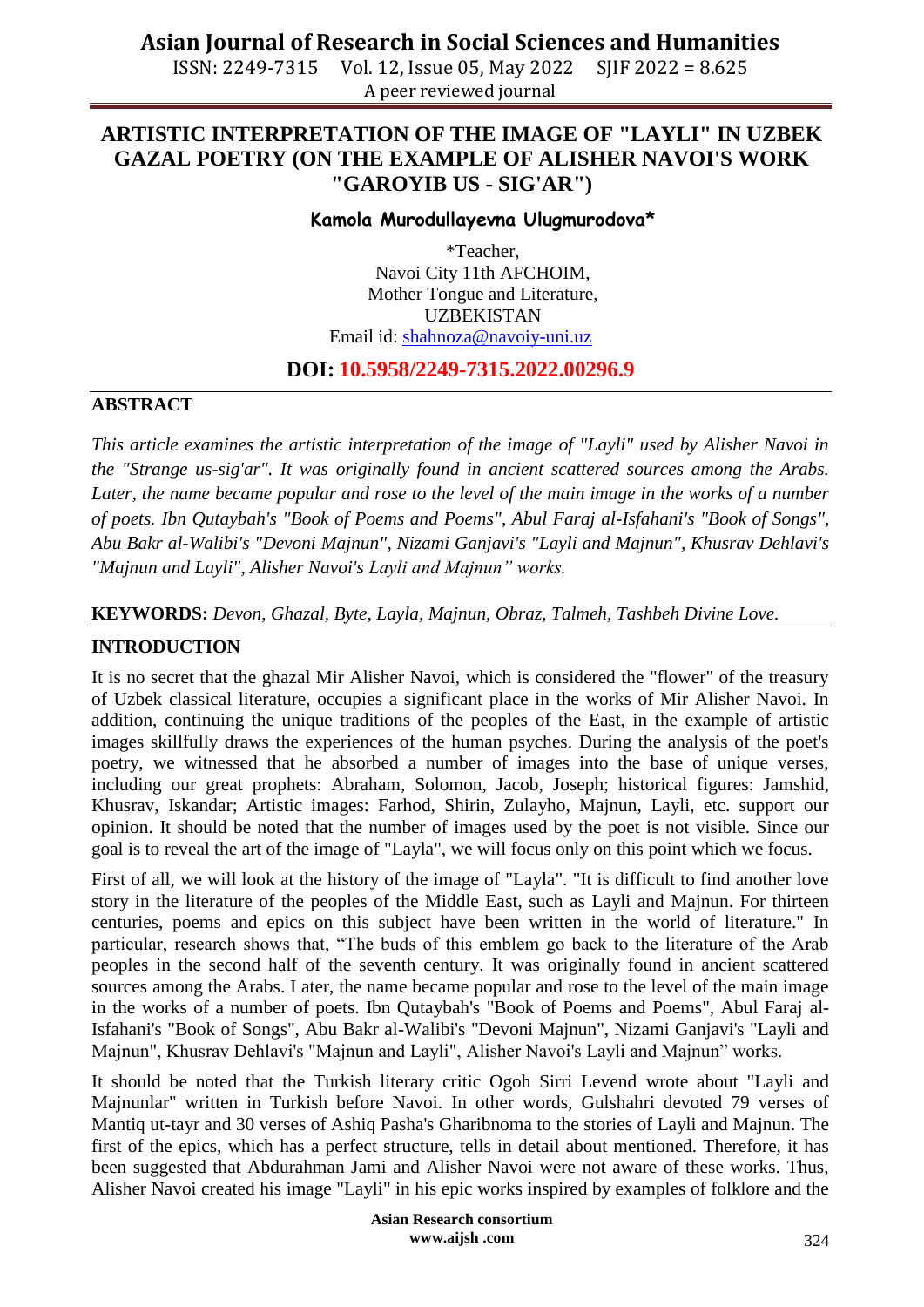# **Asian Journal of Research in Social Sciences and Humanities**

ISSN: 2249-7315 Vol. 12, Issue 05, May 2022 SJIF 2022 = 8.625 A peer reviewed journal

works of his teachers Abdurahman Jami, Khusrav Dehlavi and Nizami Ganjavi. Also, in Alisher Navoi's work, the image of "Layli" has two features from the symbol found in the works of other poets - both divine and real - beloved. His turning Kays into Majnun with a glance, fainting when he sees Majnun - the image shows that the image is a divine mockery, while Navfal's jealousy and sarcastic congratulatory letter from his daughter prove that Layla has real human qualities". Indeed, how did Alisher Navoi embellish this image in his lyrical heritage? In this regard, we first turn to the first office of the College "Khazayn ul-Maoniy" "Gharoyib Usigar". Keep an eye on Devon When we forgive them, we see that the image of "Layla" appears in the form of "Layla" in 2, 20, 45, 184, 198, 221, 228, 359, 386, 440, 489, 505, 559 gazals. Layla and Majnun.

Because it would not be a mistake to say that the poet was able to absorb a whole reality into the verses of the ghazal through the symbol of "Layla". Therefore, in the work of the poet, it is obvious that this image is masterfully crafted. In Navoi devon, the symbol "Layli" is in the first place in the dictionary "tun"In particular, the hero of the work of art in the 9th place in the sense of Majnun's beloved half.

What happened was insane, like the reflection of a restless mirror.

Layla didn't look in the mirror

This verse is part of the poet's hymns of praise.

We know that the poet, through the image of "Layla", reflected not just a simple symbol, but the manifestation of the Creator on earth. Moreover, this emblem created the destiny in one with the image of Majnun. Because if Majnun is considered to be a true lover who gave up himself in the way of attaining the guardianship of the Truth, then Layla is such a devotee, an idol of faith, a heart This situation is reflected in every page of the epic "Layli and Majnun", as well as in the poems of the poet. We observe this in the example of the byte above. In it, the poet compares the image of "Layla" to a mirror that reveals the divine beauty, and Majnun to the reflection of this restless mirror is depicted in the image of a "dardmand" lover. If we look at the analysis of the verse from a mystical point of view, it becomes clear that the Creator is a great creature, and that it is extremely difficult to see His beauty.

In the second verse of the fifth ghazal of the five faces of the devon, we find the verses that describe "Layli" - a beloved friend, "Majnun". In this case, the poet equates the image of "Layli" with the world of "lomakon", that is, the world of nothingness. To "jilva" did ul idol, Layla was the word man, The pain subsided when the trade fire broke out Crazy fame. It is known from the poet's epic "Layli and Majnun" that Kays, who was born with real love, loses his balance involuntarily after meeting Layli. and all the help rendered was in vain. Then he goes to nothing. As a result, he suffers from trade and enters the image of a true lover. His popularity among the people declines and he becomes a madman.

In these verses, whose four faces are the fourth byte of the fortieth gazelle, the poet painted a landscape with the help of images. We know the crimson tulip-tulip extremely elegant. It is a delicate flower that cannot withstand the whims of existence, especially strong winds, rain and hail. Therefore, its value is high and unique. Navoi vividly described the fate of this miracle of the Creator in the form of symbols. In fact, to the poet, Layla is like a "chaman". In her bosom are various flowers. The madman's tax is the tulip of this "chaman". He unwittingly lost his favorite "chaman". As if that weren't enough, the torrential rains of the sky He was tormented by the pain of separation. He suffered the pain of separation and the spots of exile. We know this fact by the following byte. O Majnun, what a grief if Layla leaves on her head. No matter how much grief Falak pours on Majnun's head, he will endure it. He never complains about his plight. Because Majnun has a great shield over his head like Layla. Thus, a healing fortress. Therefore, Majnun is calm. When the verse is approached from a mystical point of view, it becomes clear that the image